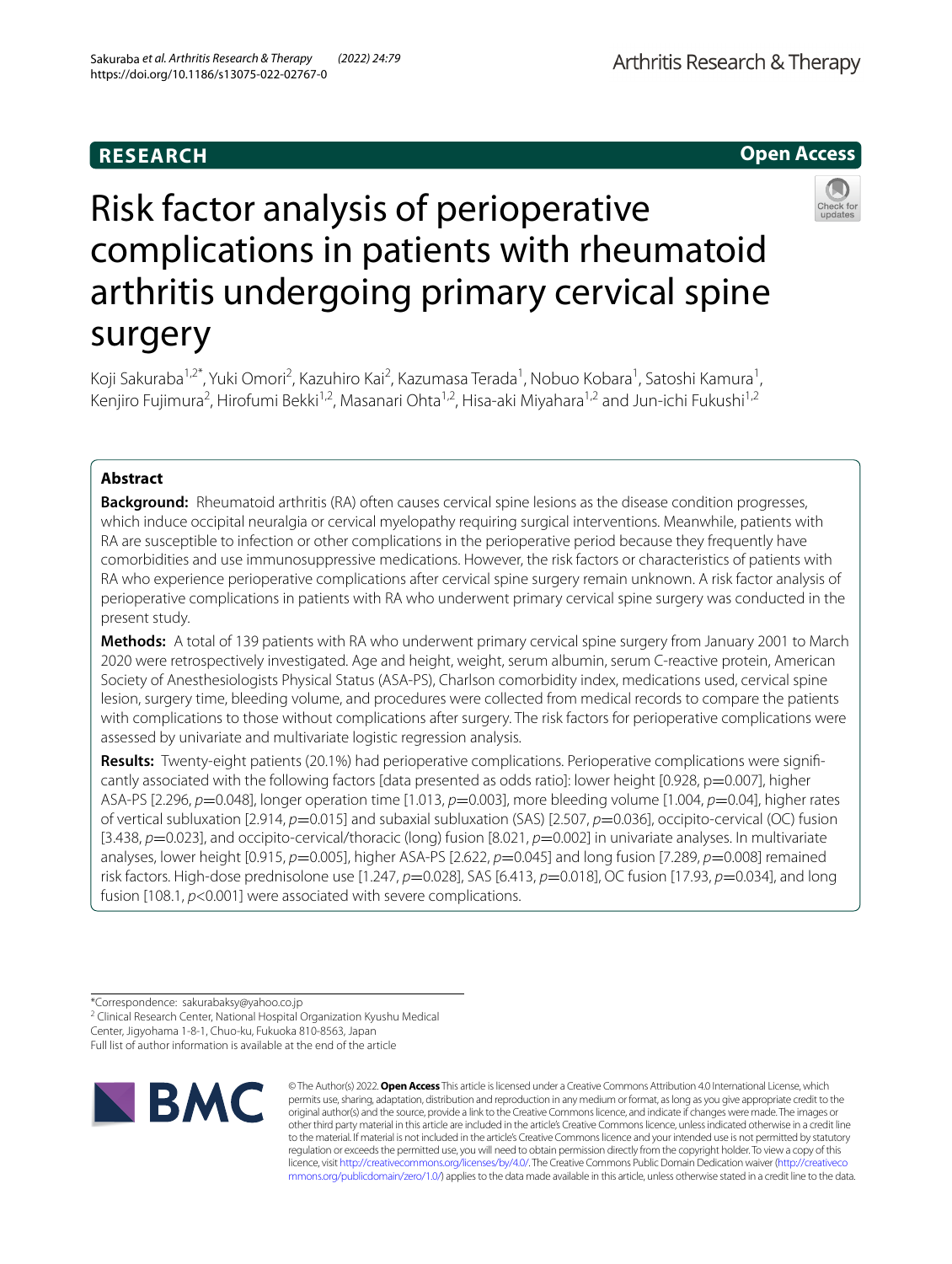**Conclusions:** ASA-PS and long fusion could be indicators predicting perioperative complications in patients with RA after cervical spine surgery. In addition, cervical spine lesions requiring OC fusion or long fusion and high-dose prednisolone use were suggested to be risk factors for increasing severe complications.

**Keywords:** Rheumatoid arthritis, Cervical spine surgery, Perioperative complications, Occipito-cervical/thoracic fusion, Occipito-cervical fusion, Cervical spine lesion, Subaxial subluxation, ASA-PS, Prednisolone

## **Background**

Rheumatoid arthritis (RA) is a systemic inflammatory disease that induces not only destructive arthritis in the systemic joint but also distinct spine lesions  $[1-3]$  $[1-3]$ . Surgical interventions are often required as these musculoskeletal disabilities progress [[3–](#page-8-1)[6\]](#page-8-2). In the cervical spine, RA-related spine lesions can cause occipital neuralgia and myelopathy, which are major issues that interfere with activities of daily living [[7](#page-8-3), [8\]](#page-8-4). Surgical interventions are mandatory to relieve neck pain, to improve physical function, and to decrease the risk of mortality, when patients do not improve with conservative treatments [[9–](#page-8-5)[11](#page-8-6)].

RA-derived systemic inflammation leads to spinal pathology through bony erosion and ligamentous laxity  $[12-16]$  $[12-16]$  $[12-16]$ . The prevalence of cervical spine lesions has been reported across a wide range, 9% to 88%, of patients with RA who have neck pain [[3](#page-8-1), [8](#page-8-4), [13](#page-8-9)]. In addition, five percent of patients with cervical spine lesions because of RA had observable neurological deficits [[7](#page-8-3)]. Although surgical intervention has been the mainstay of treatment to resolve robust occipital pain and neurological deficits, perioperative complications, including infections, are of concern because patients with RA are more likely to have comorbidities and take immunosuppressive agents, such as biologics and JAK inhibitors. In various retrospective cohort series, the incidence of perioperative complications was reported to range from 8 to 30% [[17](#page-8-10)[–20\]](#page-8-11). However, the risk of perioperative complications after cervical spine surgery in patients with RA has not been well established.

The purpose of this study was to clarify the risk factors for perioperative complications in consecutive patients with RA who underwent cervical spine surgery at one institution. Demographic status, RA medication, type of cervical spine lesion, and surgery-related factors were retrospectively investigated. In addition, we evaluated comorbidities at the time of surgery that might affect the occurrence of complications using the Charlson comorbidity index (CCI) [[21\]](#page-8-12) and American Society of Anesthesiologists Physical Status (ASA-PS) [[22](#page-8-13), [23\]](#page-8-14) to assess preoperative physical condition.

## **Patients and methods**

From January 2001 to March 2020, 139 patients with RA underwent primary cervical spine surgery in our institution because of cervical myelopathy or occipital neuralgia. All these 139 cases were included in the present study. We reviewed medical records during a series of hospitalizations that underwent surgery and confrmed any perioperative complications. Physical information (sex, age, height, and weight), disease history of RA including medication used, laboratory data (serum albumin and serum C-reactive protein), comorbidities, radiographs to clarify the cervical spine lesion with RA before surgery, and surgical procedure were collected. In accordance with Common Terminology Criteria for Adverse Event (CTCAE) version 5  $[24]$  $[24]$  $[24]$ , which displays grades 1 through 5 with unique clinical descriptions of severity for each adverse event based on the general guidelines, severe complications were defned as grade 3, which is severe or medically signifcant but not immediately life-threatening (hospitalization or prolongation of hospitalization indicated, disabling, or limiting selfcare ADLs) or higher grades. All patients fulflled the American Rheumatism Association 1987 revised criteria [\[25\]](#page-8-16) or the 2010 American College of Rheumatology/European League Against Rheumatism classifcation criteria [\[26](#page-8-17)] for RA.

## **Evaluation of comorbidities**

Comorbidities were evaluated by the CCI and ASA-PS. The CCI is a weighted index to predict short-term and long-term outcomes, including mortality rates, by assessing comorbidity levels by taking into account both the number and severity of 19 predefined comorbid conditions and age  $[21]$  $[21]$  $[21]$ . The score can range from 0 to 37. The ASA-PS classification system was used to assess and communicate patients' medical comorbidities before anesthesia; patients are classified into six classes based on the type of comorbidities, lifestyle factors such as smoking and alcohol consumption, and physical condition, including body mass index and the status of respiration and circulation: class I, normal health; class II, mild systemic disease; class III, severe systemic disease; class IV, severe systemic disease that is a constant threat to life; class V, moribund patients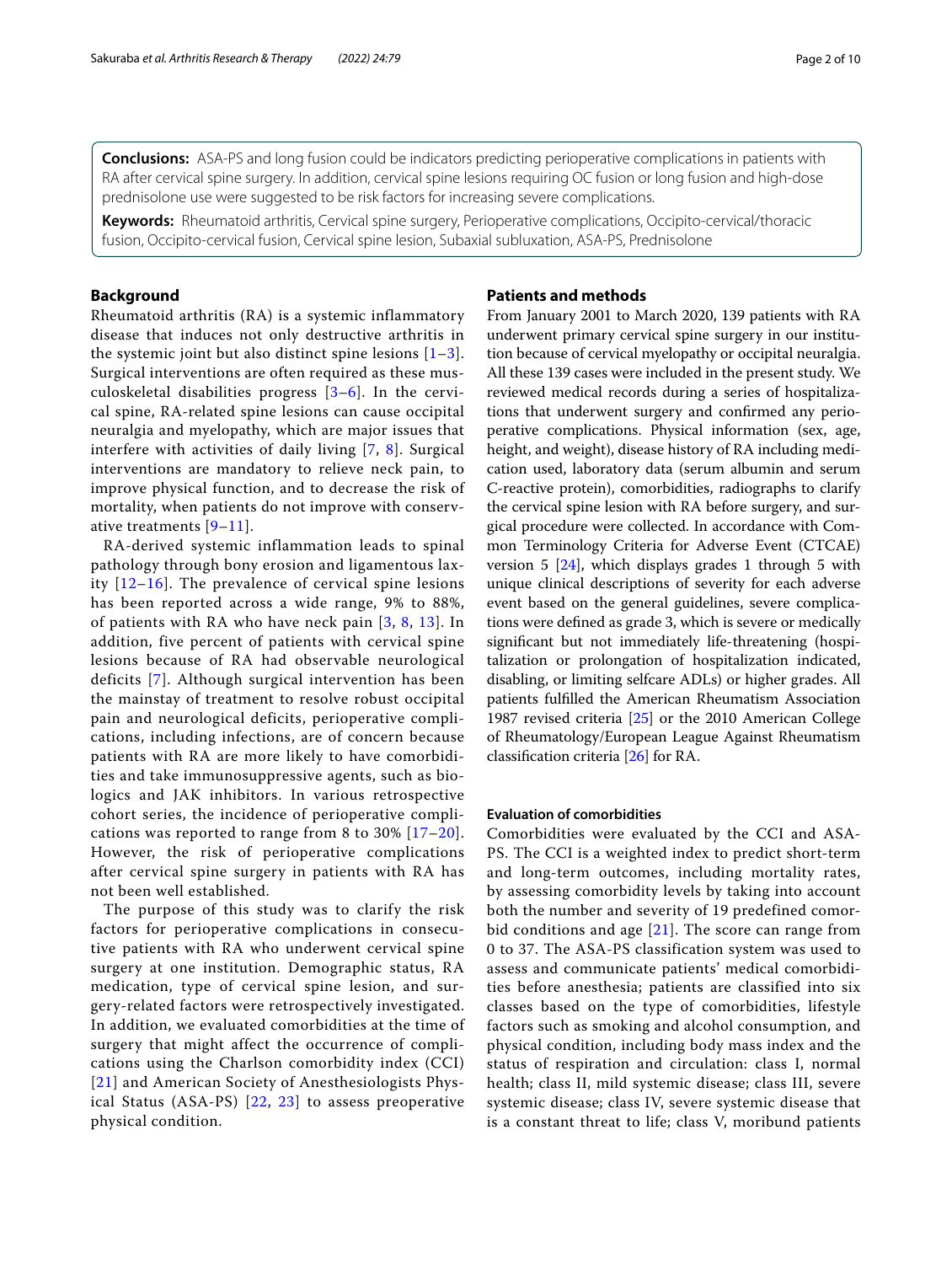who are not expected to survive without the operation; and class VI, a declared brain-dead patient [\[22](#page-8-13), [23\]](#page-8-14).

## **Cervical spine lesion**

Cervical spine lesions with RA were classified into three types by radiographic imaging (Fig. [1\)](#page-2-0). Atlantoaxial subluxation (AAS) was defined as an expansion of the atlantodental interval (ADI) of more than 3 mm in the flexed position (Fig. [1](#page-2-0)A) [[3](#page-8-1)]. The ADI was measured from the posterior edge of the anterior arch of the atlas to the anterior edge of the axis dens in the lateral view. Vertical subluxation (VS) was assessed by the Ranawat C1-C2 index [[3](#page-8-1), [16](#page-8-8)]. The measurement of the Ranawat index was made from the center of the pedicles of the axis to a line connecting the midpoint of the anterior and posterior arches of the atlas. Anything less than 15 mm for men and 13 mm for women confirmed VS (Fig. [1B](#page-2-0)). Subaxial subluxation (SAS) was diagnosed as migration of more than 3 mm from the superior vertebra compared to the inferior vertebra [[3\]](#page-8-1). Migration distance was measured between posterior walls of adjacent vertebrae (Fig. [1C](#page-2-0)).

## **Procedure**

All surgical treatments were performed by two spine surgeons. Fixative procedures were performed due to occipital neuralgia and/or myelopathy based on the unstable alignment of the cervical spine. Unstable alignment was defned by deterioration of subluxation in the fexed position or reduceable cases in the extended position. VS with robust neck pain was also defned as unstable. The types of fixative procedures were chosen depending on the afected levels of the cervical spine. Atlantoaxial fusion (C1/2 fusion) was performed for unstable AAS (Fig. [1](#page-2-0)E). VS was stabilized in situ through posterior spine fxation with an occipito-cervical fusion (OC fusion) system (Fig. [1F](#page-2-0)). Since SAS was usually accompanied by AAS and VS, occipito-cervical/thoracic fusion (long fusion) was conducted (Fig. [1](#page-2-0)G). Laminoplasty was performed for myelopathy that was not associated with an unstable alignment of the cervical spine (Fig. [1](#page-2-0)D).

### **Statistical analysis**

Univariate and multivariate logistic regression analyses were performed for detecting risk factors for perioperative complications. To select the predictive variables for the multivariable analysis, stepwise regression analysis

<span id="page-2-0"></span>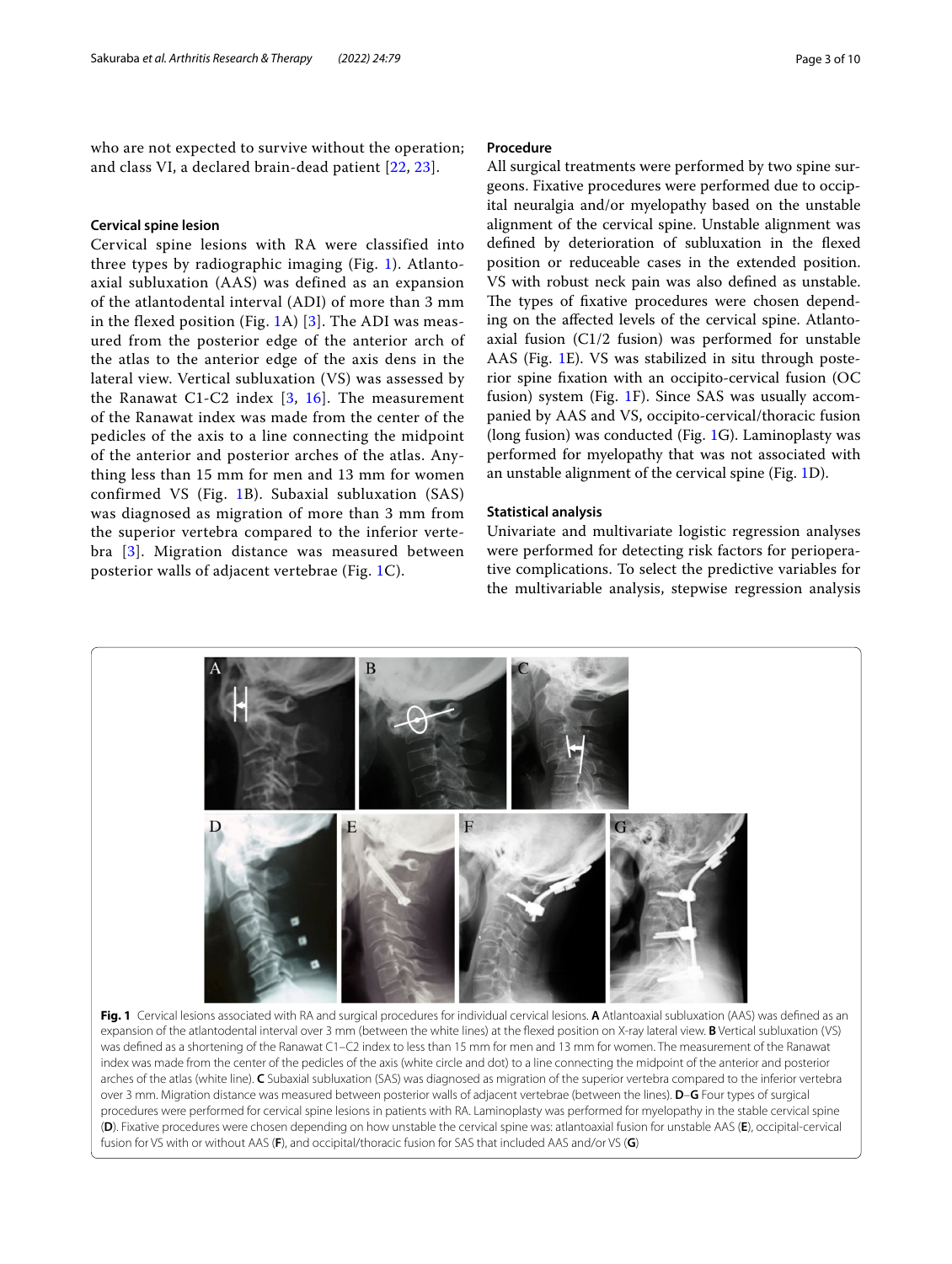<span id="page-3-0"></span>

| Table 1 Baseline characteristics at the time of surgery |
|---------------------------------------------------------|
|---------------------------------------------------------|

| Items                          | Data            |
|--------------------------------|-----------------|
| Patients (male/female), n      | 139 (35/104)    |
| Age, years                     | $66.5 \pm 1.0$  |
| Height, m                      | $1.52 \pm 0.09$ |
| Weight, kg                     | $51.1 \pm 11.6$ |
| BMI, $kq/m^2$                  | $21.9 + 3.9$    |
| BSA, m <sup>2</sup>            | $1.42 \pm 0.18$ |
| Serum albumin, g/dl            | $3.7 \pm 0.5$   |
| Charlson comorbidity index     | $1.60 \pm 0.8$  |
| ASA-PS                         | $2.3 \pm 0.5$   |
| Disease duration, years        | 19.7±14.0       |
| CRP, mg/dl                     | $1.11 \pm 1.33$ |
| Medication                     |                 |
| Biologics/JAK inhibitor, n (%) | 18(13)          |
| Methotrexate, n (%)            | 57 (41)         |
| Prednisolone, n (%)            | 118 (84.9)      |
| Cervical spine lesion          |                 |
| Spondylosis, n (%)             | 26(18.7)        |
| AAS, n (%)                     | 92 (66.2)       |
| VS, n (%)                      | 60 (43.5)       |
| SAS, n (%)                     | 41 (30.0)       |

Mean  $\pm$  standard deviation (SD)

*BMI* body mass index, *CRP* C-reactive protein, *ASA-PS* American Society of Anesthesiologists Physical Status, *AAS* atlantoaxial subluxation, *VS* vertical subluxation, *SAS* subaxial subluxation

was applied. When there were variables closely related to each other, one of the variables was chosen to enter into stepwise analysis. All tests were two-tailed, and statistical significance was defined by a  $p$  value  $< 0.05$ . The analyses were conducted with JMP ver. 14 (SAS Institute Inc, NC, USA).

## **Results**

The baseline characteristics of the patients at the time of surgery are shown in Table [1.](#page-3-0) The mean age was 66.5 years, and the mean disease duration was 19.7 years. Regarding the evaluation of comorbidities, the mean ASA-PS score was 2.3, and the CCI score was 1.6. The proportion of patients taking oral prednisolone was high (84.9%), while that taking methotrexate was approximately 40%. Eighteen patients (13%) took biological agents or JAK inhibitors (infiximab, 1; etanercept, 6; adalimumab, 2; golimumab, 2; abatacept, 2; tocilizumab, 4; baricitinib, 1). Cervical spine lesions due to RA were found in 81.3%; AAS was observed in 66.2%; VS in 43.5%, and SAS in 30.0%. One-third of cervical spine lesions overlapped with each other.

Of the 139 patients who underwent cervical spine surgery, 28 patients (20.1%) experienced perioperative complications (Table [2\)](#page-3-1). Two patients experienced two complications: one had prolonged delirium and delayed wound healing, and the other had separate instances of dural injury and SSI. One-third of the complications

<span id="page-3-1"></span>

| Table 2 Perioperative complications of cervical spine surgery in patients with RA |  |
|-----------------------------------------------------------------------------------|--|
|-----------------------------------------------------------------------------------|--|

|                                               | <b>Total</b><br>$(n=139)$ | Laminoplasty<br>$(n=63)$ | C1/2 fusion<br>$(n=33)$ | OC fusion<br>$(n=30)$ | Long fusion<br>$(n=13)$ |
|-----------------------------------------------|---------------------------|--------------------------|-------------------------|-----------------------|-------------------------|
| Severe, n (%)                                 | 10(7.19)                  | 1(0.72)                  | 1(0.72)                 | 3(2.16)               | 5(6.95)                 |
| Airway constriction                           | 2                         |                          |                         |                       |                         |
| Acute deterioration of interstitial pneumonia |                           |                          |                         |                       |                         |
| Acute myocardial infarction                   |                           |                          |                         |                       |                         |
| Postoperative hyponatremia                    |                           |                          |                         |                       |                         |
| Pneumonia                                     |                           |                          |                         | $\overline{2}$        |                         |
| Prolonged severe delirium                     |                           |                          |                         |                       |                         |
| Upper gastrointestinal bleeding               |                           |                          |                         |                       |                         |
| Mild/Moderate, n (%)                          | 20(14.4)                  | 8(5.76)                  | 2(1.49)                 | 8(5.76)               | 2(1.49)                 |
| Anaphylactic shock                            |                           |                          |                         |                       |                         |
| C5 palsy                                      | 2                         | $\overline{2}$           |                         |                       |                         |
| Delayed wound healing                         | 3                         | $\mathfrak{D}$           |                         |                       |                         |
| Delirium                                      |                           |                          |                         |                       |                         |
| Dural injury                                  | 3                         |                          |                         | 2                     |                         |
| Herpes zoster                                 |                           |                          |                         |                       |                         |
| SSI                                           | 6                         |                          |                         | 3                     |                         |
| UTI                                           |                           |                          |                         |                       |                         |
| Skin infection                                | 2                         |                          |                         | 2                     |                         |

*C1/2 fusion* atlantoaxial fusion, *OC fusion* occipito-cervical fusion, *SSI* surgical site infection, *UTI* urinary tract infection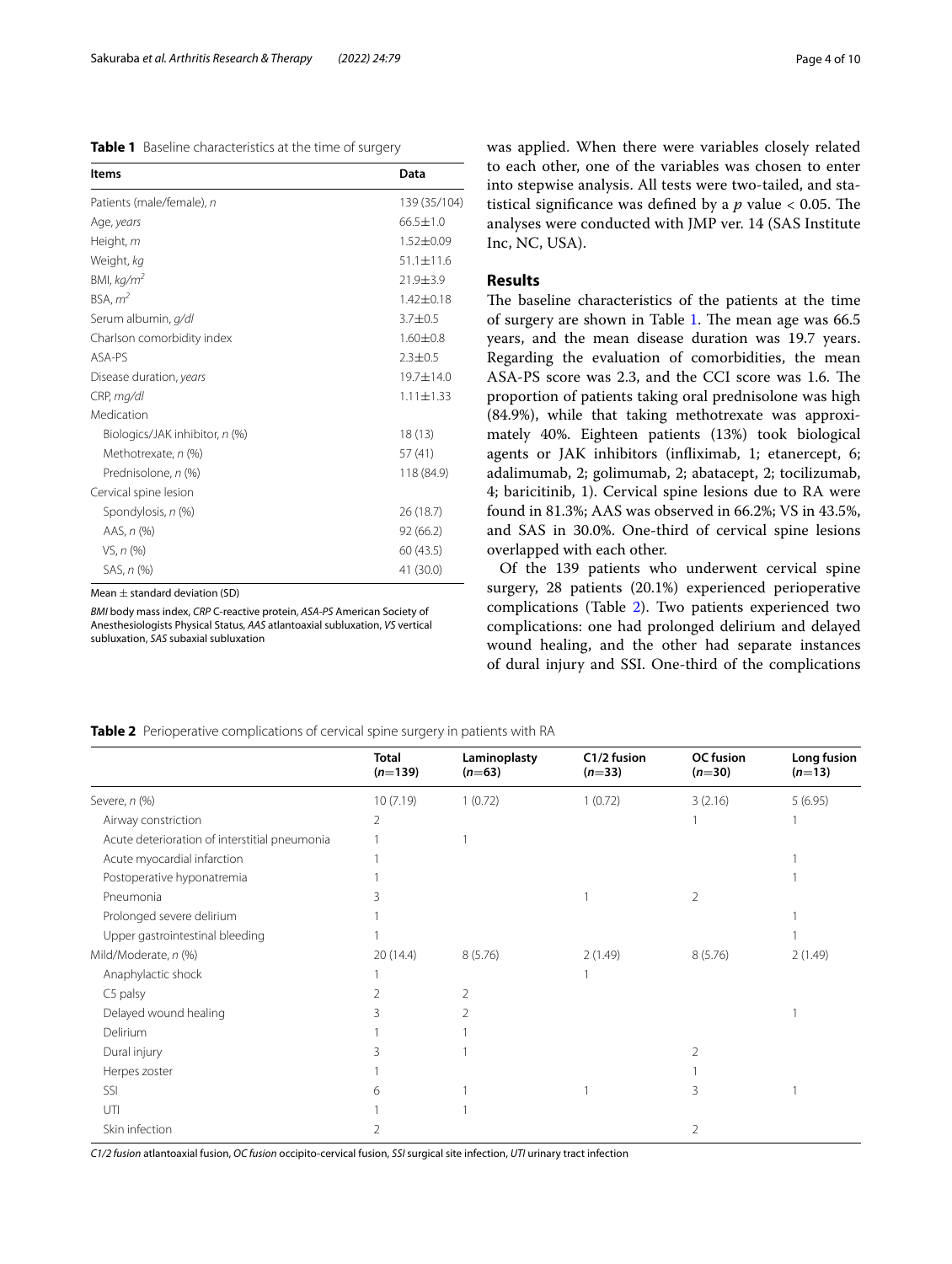were defned as severe (*n*=10, 33%), and those were more likely to occur in patients with OC fusion and long fusion (Table [2\)](#page-3-1). Infectious complications were the most common complication (40%, *n*=12), and half of them were SSIs (Tables  $2$  and  $3$ ). There was no significant difference in the incidence of infection with or without the administration of prednisolone, methotrexate, or biologics and JAK inhibitors (Table [3\)](#page-4-0). SSIs also showed no diference based on taking or not taking any particular type of medication (Table [3\)](#page-4-0). There were two patients who died within 90 days after surgery: one died of acute deterioration of interstitial pneumonia at twelve weeks after laminoplasty, and the other died of pneumonia at 6 weeks after OC fusion.

To identify the risk factors for perioperative complications, baseline characteristics and surgery-related factors were compared between patients with complications and those without complications (Table [4](#page-5-0)). In the univariate analyses, the patients with complications had significantly shorter height [ $p=0.007$ ], higher ASA-PS  $[p=0.048]$ , and higher prevalence of VS  $[p=0.015]$  and SAS [ $p=0.036$ ]. Regarding operative factors, prolonged operation time  $[p=0.003]$ , heavy bleeding  $[p=0.040]$ , OC fusion [*p*=0.023, vs. laminoplasty] and long fusion [ $p=0.002$ , vs. laminoplasty] significantly increased the risk for complications (Table [4\)](#page-5-0).

Next, we further demonstrated multivariate analysis using risk factors for perioperative complications that were suggested to be signifcant in univariate analysis. However, cervical spine lesion by RA and selected procedure are supposed to be confounding factors to each other. We therefore made two models for multivariate analysis: Model 1 for cervical spine lesions and Model 2 for surgical procedures. In addition, stepwise regression analyses were demonstrated to identify appropriate candidates from all variables that were suggested as a signifcant risk factor by univariate analysis. Multivariate analysis including cervical spine lesions (Model 1) revealed that short height [*p*=0.005], high ASA-PS [*p*=0.045], and short duration of RA [*p*=0.012] were correlated with an increased risk for complications (Table [5\)](#page-6-0). In the multivariate analysis including surgical procedures (Model 2), short height [ $p$ =0.034], short duration of RA [ $p$ =0.017], and performing long fusion [*p*=0.008] were shown to increase complications (Table [5](#page-6-0)).

One-third of all complications were severe cases (Table [2\)](#page-3-1). We demonstrated additional multivariate analysis (Table  $6$ ) in the same way as demonstrated for all complications to detect the risk factor for severe complication. Multivariate analysis including cervical spine lesions (Model 3) revealed that the risk of severe complication signifcantly increased by high-dose administration of prednisolone  $[p=0.028]$  and the existence of SAS [*p*=0.018] (Table [6](#page-6-1)). Multivariate analysis including surgical procedures (Model 4) showed the risk of that was signifcantly increased by OC fusion [*p*=0.034] and long fusion  $[p<0.001]$  (Table [6](#page-6-1)).

## **Discussion**

Patients with RA have been shown to experience a variety of complications after spine surgery more frequently than patients without RA  $[18, 27, 28]$  $[18, 27, 28]$  $[18, 27, 28]$  $[18, 27, 28]$  $[18, 27, 28]$ . This study was performed to detect the risk factors for complications in patients with RA who underwent all types of cervical spine surgeries. The prevalence of complications was 20.1% in the present study. We newly found that (1) short height, (2) high ASA-PS, (3) short disease duration of RA, and (4) long fusion procedures could be risk factors for perioperative complications. In addition, when focused on severe complications, (5) high-dose prednisolone administration, (6) existence of SAS, and (7) OC fusion and long fusion were suggested to be risk factors.

Prevalence of comorbidities and incidence of perioperative complication in patients with RA who underwent spine surgery were higher than patients without RA [\[18](#page-8-18)]. Higher class of ASA-PS was generally increased perioperative complications in all surgery including spine surgery  $[29-31]$  $[29-31]$  $[29-31]$ . The present study showed that the mean

<span id="page-4-0"></span>**Table 3** Associations between medications and perioperative infectious complications of cervical spine surgery in patients with RA  $(n=12)$ 

|                                    | <b>Total</b> |                |         |            |         |
|------------------------------------|--------------|----------------|---------|------------|---------|
|                                    | (139)        | Infection (12) | p value | SSI<br>(6) | p value |
| Biologics/JAK inhibitor, n (%)     | 18           | 2(11.1)        | .688    | 1 (5.56)   | .789    |
| w/o Biologics/JAK inhibitor, n (%) | 121          | 10(8.26)       |         | 5(4.41)    |         |
| Methotrexate, n (%)                | 57           | 4(7.02)        | .572    | 2(3.51)    | .693    |
| w/o Methotrexate, n (%)            | 82           | 8(9.76)        |         | 4(4.89)    |         |
| Prednisolone, n (%)                | 118          | 10(8.47)       | .875    | 6(5.1)     | .156    |
| w/o Prednisolone, n (%)            | 21           | 2(9.52)        |         | 0(0)       |         |

*w/o* without, *SSI* surgical site infection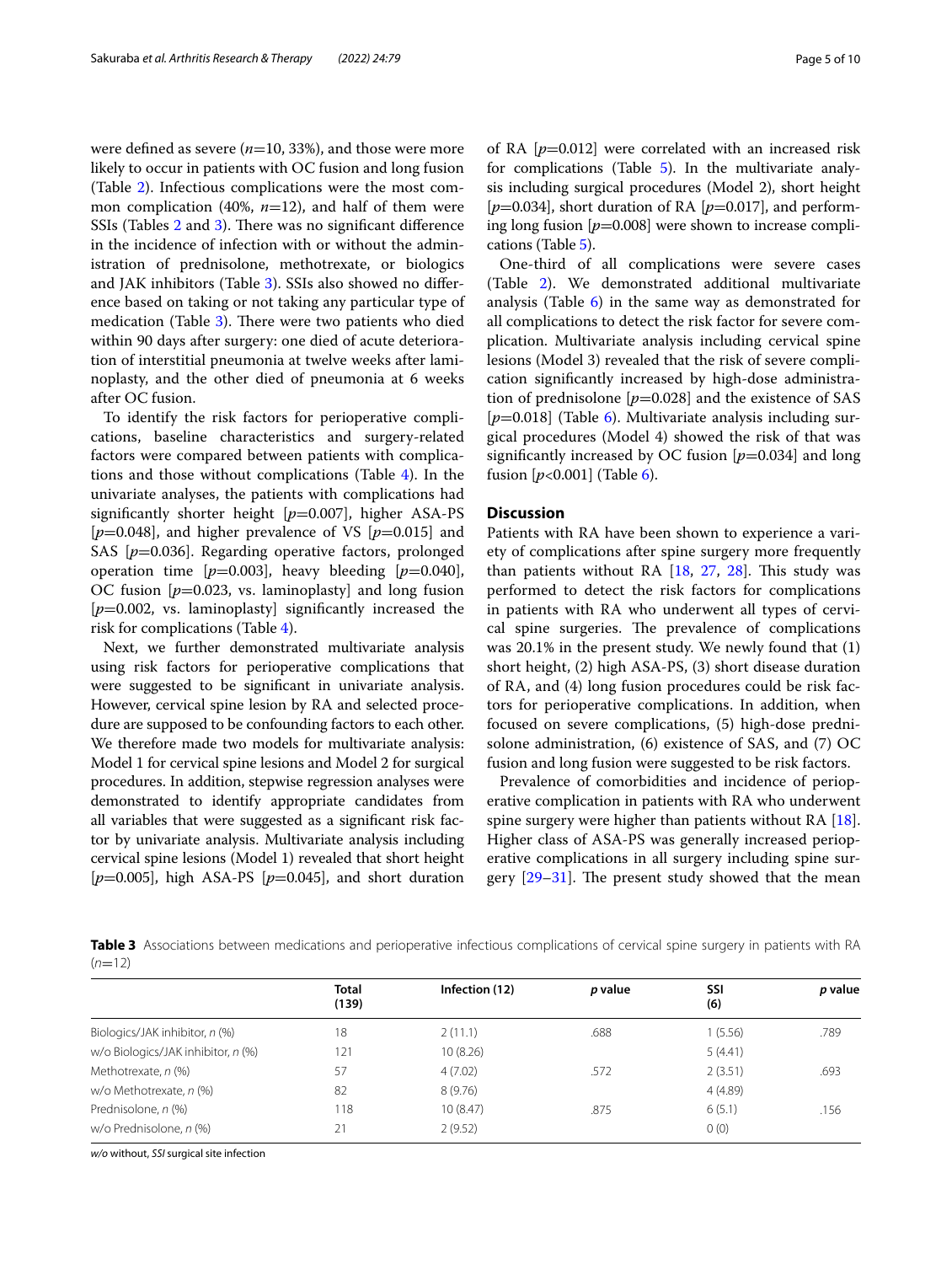|                                | No complication<br>(111) | Complication<br>(28) | <b>Univariable</b>     |         |  |
|--------------------------------|--------------------------|----------------------|------------------------|---------|--|
|                                |                          |                      | OR (95% CI)            | p value |  |
| Age, years                     | $66.1 \pm 9.60$          | $68.0 \pm 11.4$      | 1.019 (0.977-1.063)    | .379    |  |
| Sex, male/female, n            | 30/81                    | 5/23                 | 1.704 (0.594-4.888)    | .322    |  |
| Height, m                      | $1.532 \pm 0.089$        | $1.479 \pm 0.091$    | $0.928(0.880 - 0.980)$ | .007    |  |
| Weight, kg                     | $51.6 \pm 11.1$          | $49.2 \pm 13.2$      | $0.982(0.946 - 1.019)$ | .327    |  |
| BMI, $kg/m2$                   | $21.8 \pm 3.7$           | $22.3 \pm 4.7$       | 1.029 (0.925-1.144)    | .602    |  |
| BSA, m <sup>2</sup>            | $1.43 \pm 0.18$          | $1.37 \pm 0.21$      | $0.128(0.011 - 1.428)$ | .095    |  |
| Serum albumin, g/dl            | $3.72 \pm 0.48$          | $3.60 \pm 0.46$      | $0.594(0.247 - 1.428)$ | .243    |  |
| Charlson comorbidity index     | $1.73 \pm 1.02$          | $1.68 \pm 0.86$      | $0.947(0.614 - 1.460)$ | .806    |  |
| ASA-PS                         | $2.29 \pm 0.49$          | $2.50 \pm 0.51$      | 2.296 (1.007-5.235)    | .048    |  |
| Disease duration, years        | $20.2 \pm 14.5$          | $17.6 \pm 12.1$      | $0.986(0.955 - 1.017)$ | .363    |  |
| CRP, mg/dl                     | $1.07 \pm 1.20$          | $1.12 \pm 1.37$      | $0.972(0.707 - 1.337)$ | .862    |  |
| Medication                     |                          |                      |                        |         |  |
| Biologics/JAK inhibitor, n (%) | 13(11.7)                 | 5(17.9)              | $1.639(0.531 - 5.058)$ | .390    |  |
| Methotrexate, n (%)            | 46 (41.4)                | 11(39.3)             | $0.914(0.392 - 2.133)$ | .836    |  |
| Methotrexate, mq               | $2.67 \pm 0.35$          | $2.29 \pm 0.59$      | $0.969(0.858 - 1.095)$ | .612    |  |
| Prednisolone, n (%)            | 92 (82.9)                | 26 (92.9)            | 2.685 (0.587-12.28)    | .203    |  |
| Prednisolone, mq               | $4.79 \pm 0.33$          | $5.73 \pm 0.52$      | $1.083(0.961 - 1.221)$ | .193    |  |
| Cervical spine lesion          |                          |                      |                        |         |  |
| AAS, n (%)                     | 73 (65.8)                | 19 (67.9)            | 1.099 (0.454-2.662)    | .834    |  |
| VS, n (%)                      | 42 (38.2)                | 18(64.3)             | 2.914 (1.229-6.911)    | .015    |  |
| SAS, n (%)                     | 28 (25.7)                | 13(46.4)             | 2.507 (1.063-5.913)    | .036    |  |
| Operation time, minutes        | $134.3 \pm 43.3$         | $167.1 \pm 62.4$     | 1.013 (1.004-1.021)    | .003    |  |
| Bleeding volume, q             | $72.5 \pm 79.2$          | 124.0 ± 177.5        | 1.004 (1.000-1.007)    | .040    |  |
| Procedure                      |                          |                      |                        |         |  |
| Laminoplasty, n (%)            | 55 (49.6)                | 8(28.6)              | Ref                    | Ref     |  |
| $C1/2$ fusion, $n$ (%)         | 30 (27.0)                | 3(10.7)              | $0.688(0.170 - 2.787)$ | .600    |  |
| OC fusion, n (%)               | 20 (18.0)                | 10(35.7)             | 3.438 (1.189-9.934)    | .023    |  |
| Long fusion, n (%)             | 6(5.4)                   | 7(25.0)              | 8.021 (2.145-29.99)    | .002    |  |

<span id="page-5-0"></span>**Table 4** Univariate logistic regression analysis of risk factors for all complications of cervical spine surgery in patients with RA

Mean ± standard deviation (SD)

*OR* odds ratio, *CI* confdence interval, *Ref* reference, *BMI* body mass index, *CRP* C-reactive protein, *ASA-PS* American Society of Anesthesiologists Physical Status, *AAS* atlantoaxial subluxation, *VS* vertical subluxation, *SAS* subaxial subluxation, *C1/2 fusion* atlantoaxial fusion, *OC fusion* occipito-cervical fusion

value of ASA-PS was signifcantly higher in patients with perioperative complications than in patients with no complications. On the other hand, there was no correlation between CCI and perioperative complications in the present study, although previous reports have suggested that the CCI could be useful to predict perioperative complications in spine surgery  $[32, 33]$  $[32, 33]$  $[32, 33]$ . The CCI represents the simple sum of comorbidities weighted based on the adjusted risk of mortality or resource use in the future. The ASA-PS are determined by anaesthesiologists considering not only types of comorbidity but also severity, which suggests that the ASA-PS could refect the comorbidity status in more detail and more accurately than the CCI. The subtle differences between these two criteria concepts might make a diference in the strength

of their relevance to complications depending on the underlying disease such as RA.

Both the existence of SAS and the long fusion procedures were detected as risk factors for severe perioperative complications after cervical spine surgery for patients with RA in the present study. Cervical spine lesions with RA generally start at the atlantoaxial joint, and they progress from AAS to VS and then SAS [\[34](#page-8-25), [35\]](#page-8-26). Patients with SAS are expected to have progressive systemic joint damage [[34](#page-8-25), [36](#page-8-27)] as well as multiple comorbidities [\[37](#page-8-28)]. In addition to the risks associated with systemic conditions before surgery, operative procedures for SAS were also related to perioperative complications. Treatment for symptomatic SAS usually requires a long fusion procedure, which fxes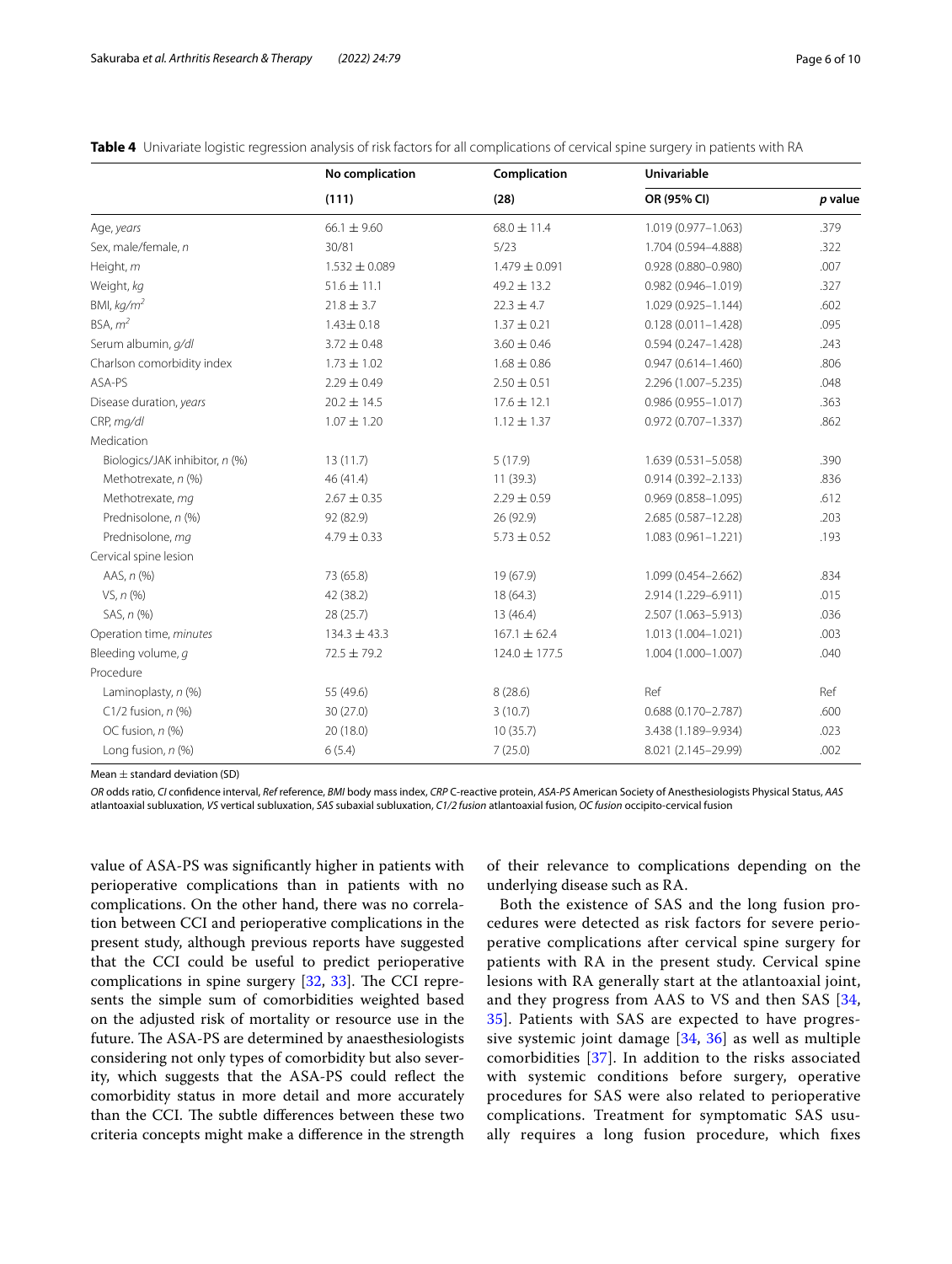|                       | Model 1                |         | Model 2                |         |
|-----------------------|------------------------|---------|------------------------|---------|
|                       | OR (95% CI)            | p value | OR (95% CI)            | p value |
| Height                | $0.915(0.860 - 0.974)$ | .005    | $0.931(0.872 - 0.995)$ | .034    |
| ASA-PS                | 2.622 (1.023-6.717)    | .045    | 2.141 (0.817-5.611)    | .123    |
| Median duration of RA | $0.953(0.918 - 0.990)$ | .012    | $0.950(0.911 - 0.991)$ | .017    |
| Cervical spine lesion |                        |         |                        |         |
| SAS                   | 2.555 (0.993-6.571)    | .052    |                        |         |
| Procedure             |                        |         |                        |         |
| Laminoplasty          |                        |         | Ref                    |         |
| C1/2 fusion           |                        |         | $0.956(0.221 - 4.132)$ | .952    |
| OC fusion             |                        |         | 2.467 (0.777-7.826)    | .125    |
| Long fusion           |                        |         | 7.289 (1.694-31.36)    | .008    |

## <span id="page-6-0"></span>**Table 5** Multivariate logistic regression analysis of risk factors for all complications of cervical spine surgery in patients with RA

Model 1: Multivariate analysis excluding procedure because of confounding factor of cervical spine lesion

Model 2: Multivariate analysis excluding cervical spine lesion because of confounding factor of procedure

*OR* odds ratio, *CI* confdence interval, *Ref* reference, *ASA-PS* American Society of Anesthesiologists Physical Status, *AAS* atlantoaxial subluxation, *VS* vertical subluxation, *SAS* subaxial subluxation, *C1/2 fusion* atlantoaxial fusion, *OC fusion* occipito-cervical fusion

<span id="page-6-1"></span>**Table 6** Multivariate logistic regression analysis of risk factors for severe complications of cervical spine surgery in patients with RA

|                       | Model 3                     |         | Model 4                |         |  |
|-----------------------|-----------------------------|---------|------------------------|---------|--|
|                       | OR (95% CI)                 | p value | OR (95% CI)            | p value |  |
| Height                | $< 0.001 (< 0.001 - 1.310)$ | .057    |                        |         |  |
| <b>PSL</b>            | 1.247 (1.024-1.519)         | .028    | 2.141 (0.817-5.611)    | .072    |  |
| Median duration of RA |                             |         | $0.950(0.911 - 0.991)$ | .126    |  |
| Cervical spine lesion |                             |         |                        |         |  |
| SAS                   | 6.413 (1.381-29.79)         | .018    |                        |         |  |
| Procedure             |                             |         |                        |         |  |
| Laminoplasty          |                             |         | Ref                    |         |  |
| C1/2 fusion           |                             |         | 2.919 (0.146-58.29)    | .483    |  |
| OC fusion             |                             |         | 17.93 (1.242-258.8)    | .034    |  |
| Long fusion           |                             |         | 108.1 (6.876-1699)     | < .001  |  |

Model 3: Multivariate analysis excluding procedure because of confounding factor of cervical spine lesion

Model 4: Multivariate analysis excluding cervical spine lesion because of confounding factor of procedure

*OR* odds ratio, *CI* confdence interval, *Ref* reference, *PSL* prednisolone, *SAS* subaxial subluxation, *C1/2 fusion* atlantoaxial fusion, *OC fusion* occipito-cervical fusion

many vertebrae and places a much greater burden on the patient's body than laminoplasty or C1–2 fusion [[3](#page-8-1)]. Thus, the presence of preoperative comorbidities and an increase in surgical burden may be associated with perioperative complications in patients with SAS lesions who underwent long fusion. Moreover, OC fusion was also detected as a risk factor for severe complications. OC fusion required longer surgery times than laminoplasty and C1-2 fusion. This result suggested that OC fusion placed a moderate surgical burden on the patients but not as much as long fusion. Otherwise, poor general condition or highly invasive OC fusion procedures might infuence the incidence of severe complications but not mild/moderate complications.

The use of high-dose prednisolone was also detected as a risk factor for severe perioperative complications in the present study, although prednisolone use and its dose did not afect the incidence of perioperative complications including infection in patients with Crohn's disease [[38](#page-8-29)] or in patients with RA who underwent cervical spine and prosthesis surgery [\[39](#page-9-0), [40\]](#page-9-1). Considering the background of the patients who were taking high-dose prednisolone for RA, these patients are expected to have high disease activity and a limited drug selection due to comorbidities. Administration of high-dose prednisolone might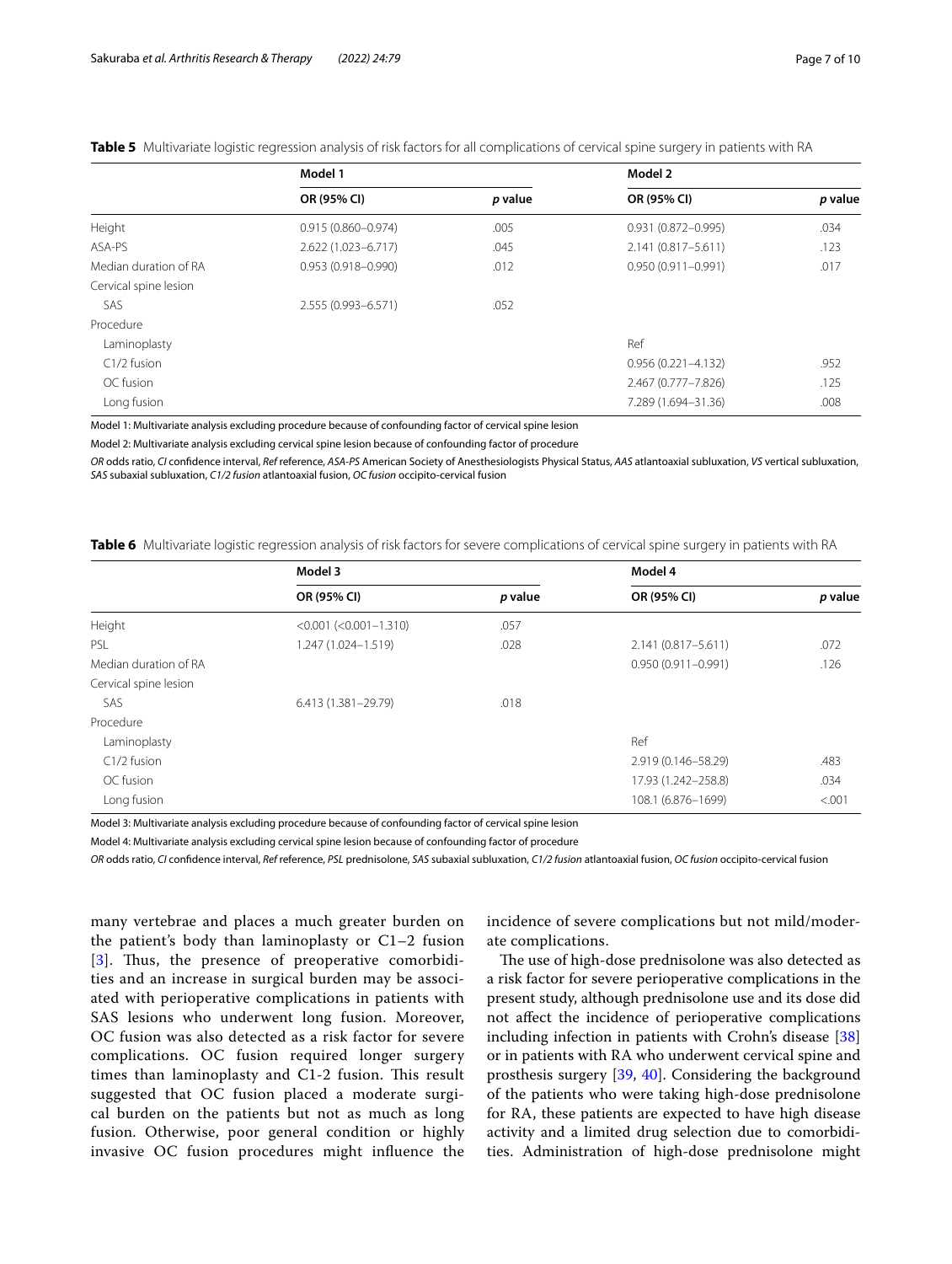only identify a population prone to perioperative complications, and the increased risk for complications may not be an efect of the drug itself.

Physical constitution could afect perioperative complications and anesthesia management. In fact, obesity correlates with not only comorbidities in patients with RA [\[41](#page-9-2)] but also perioperative complications after many types of surgery [[42–](#page-9-3)[46\]](#page-9-4). However, there have been only a few reports that shorter patients were at higher risk for perioperative complications, which were shown in coronal and carotid endarterectomy [[47\]](#page-9-5). Body size was suggested to have a direct impact on technical issues related to the surgery, such as limited access to the surgical feld, since both BSA and height have been shown to correlate closely with the diameter of the common carotid artery [[48\]](#page-9-6). Surgery in a small, limited field might affect certain kinds of surgical techniques, resulting in an increase in perioperative complications. However, it was difficult to substantiate this possibility with cervical spine surgery because there were no signifcant inverse correlations between short height and operation time or bleeding volume in the present study.

A shorter duration of RA in the patients with perioperative complications than in the patients without complications was shown in the present study. However, the mean disease duration of RA at the time of cervical spine surgery was 17.6 years in the complication group and 20.2 years in the no-complication group. It is difficult to determine the clinical meaning of this 2.5-year diference over such a long disease duration. A possible reason might be related to the features of cervical spine lesions in patients with RA. Most studies have reported that cervical spine lesions are a feature of longstanding rather than an early disease, which are generally apparent ten years into the natural history of RA [[49,](#page-9-7) [50\]](#page-9-8). On the other hand, the extension of progression at cervical spine lesions has also been associated with the severity of peripheral radiographic joint damage [\[8](#page-8-4), [51](#page-9-9)] as well as the number of erosive joints in the hand and foot [\[34](#page-8-25), [36\]](#page-8-27). In addition, an increasing number of comorbidities correlated to poorer values for tender joint count and swollen joint count  $[37]$  $[37]$ . These findings suggested that patients with uncontrollable infammatory arthritis in the systemic joint progressed to cervical spine lesions early (i.e., with a short disease duration) and tended to have more comorbidities, which resulted in increased perioperative complications after cervical spine surgery.

There were two limitations in the present study. First, there could have been heterogeneity in the background conditions over time. The patients enrolled in the present study were enrolled over the last two decades. During this 20-year period, the general condition of patients with RA and the pathophysiology of cervical spine lesions has changed, as pharmacological treatment for RA has changed dramatically after the emergence of biologics and JAK inhibitors. Considering that most patients used prednisolone and a few patients used biologics, the patient group in the present study seemed to be a distinct population with relatively progressed RA and some comorbidities. In addition, instruments for fxation have advanced or been modified year after year. These biases could have resulted in an underestimate or overestimate in the analysis. The second limitation was data deficiency. Physical examinations or questionnaires assessing disease activity or physiological function in the patients with RA could not be investigated. Anti-citrullinated protein antibodies, rheumatoid factor, or matrix metalloproteinase-3 were not detected in some cases. In addition, many patients did not have radiographs available except for the cervical spine. These data deficiencies limited the ability to directly investigate correlations of perioperative complications with disease activity or progression of RA, biomarker contributions, and the existence of systemic joint destruction.

#### **Conclusion**

Low height, high ASA-PS, high-dose prednisolone use, and the progression of cervical spine lesions in early disease stages could be risk factors for perioperative complications. Surgical intervention should be appropriately considered when patients have symptomatic AAS to prevent the progression of cervical spine lesions, and this approach could also prevent further perioperative complications that might occur in later surgery for more advanced cervical spine lesions.

#### **Abbreviations**

RA: Rheumatoid arthritis; ASA-PS: American Society of Anesthesiologists Physical Status; CCI: Charlson comorbidity index; CTCAE: Common Terminology Criteria for Adverse Event; AAS: Atlantoaxial subluxation; ADI: Atlantodental interval; VS: Vertical subluxation; SAS: Aubaxial subluxation; C1/2 fusion: Atlantoaxial fusion; OC fusion: Occipito-cervical fusion; SSI: Surgical site infection.

#### **Acknowledgements**

We thank Shoji Tokunaga for his valuable contribution as an advisor for the statistical analysis.

#### **Authors' contributions**

KS and JF conceived of the study. JF supervised the overall study. KS and OY designed and coordinated the study. KS, OY, KK, SK, KF, HB, MO, and HM contributed to the data acquisition and analysis. KT and NK were spine surgeons who performed all cervical spine surgeries in the present study. KS drafted the manuscript. The authors read, revised, and approved the fnal manuscript.

#### **Funding**

No funding or sponsorship was received for this study or publication of this article.

#### **Availability of data and materials**

The datasets used and/or analyzed during the current study are included in this published article or otherwise available from the corresponding author on reasonable request.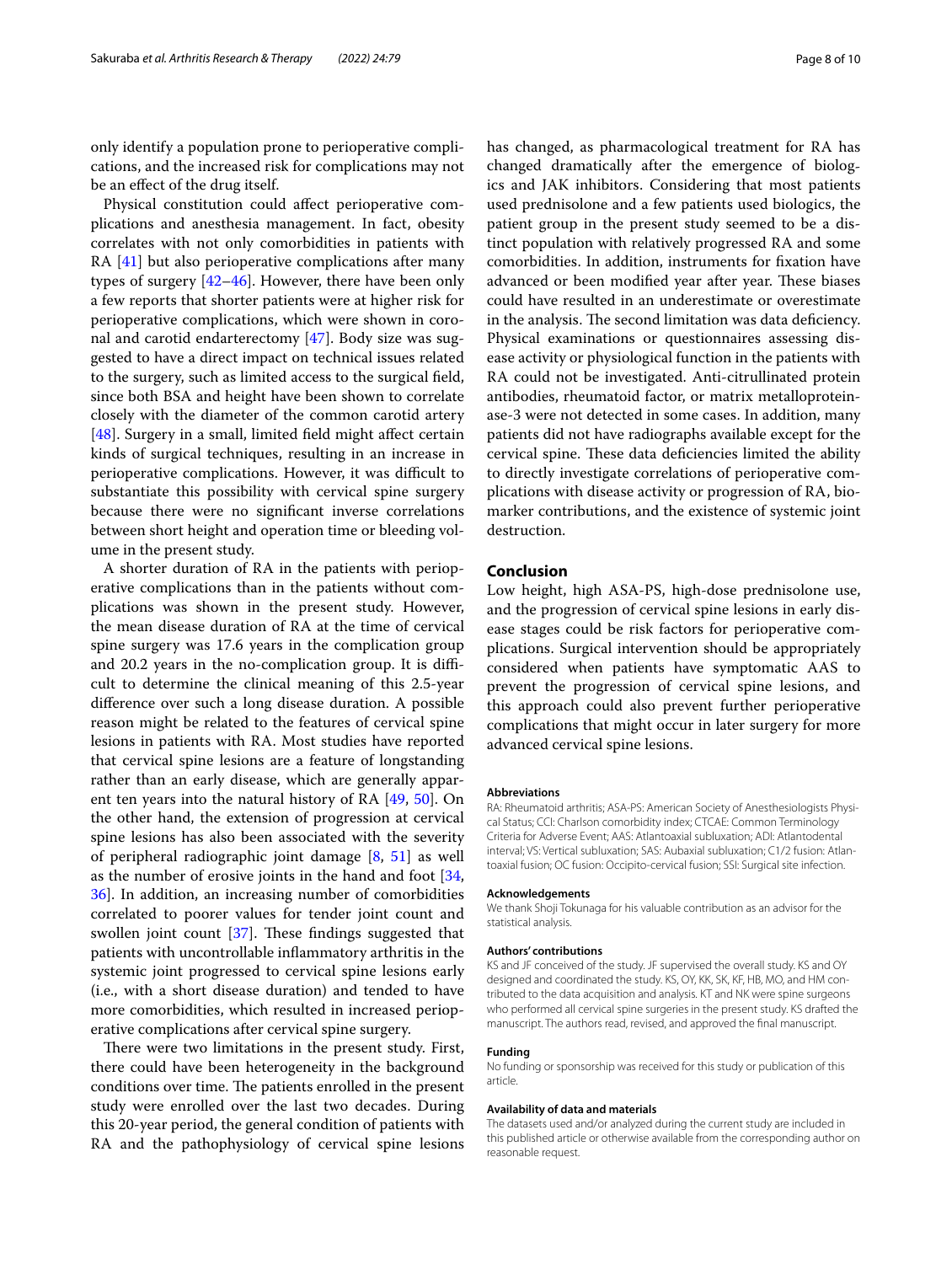## **Declarations**

#### **Ethics approval and consent to participate**

This study was approved by the Institutional Review Board of the National Hospital Organization Kyushu Medical Center. All the individual data were anonymized before analysis, and informed consent was waived.

#### **Consent for publication**

All of the subjects provided written informed consent for publication.

#### **Competing interests**

The authors declare that they have no competing interests.

#### **Author details**

<sup>1</sup> Department of Orthopaedic Surgery and Rheumatology, National Hospital Organization Kyushu Medical Center, Jigyohama 1‑8‑1, Chuo‑ku, Fukuoka 810-8563, Japan. <sup>2</sup>Clinical Research Center, National Hospital Organization Kyushu Medical Center, Jigyohama 1-8-1, Chuo-ku, Fukuoka 810-8563, Japan.

#### Received: 22 December 2021 Accepted: 18 March 2022 Published online: 31 March 2022

#### **References**

- <span id="page-8-0"></span>1. Smolen JS, Aletaha D, McInnes IB. Rheumatoid arthritis. Lancet. 2016;388:2023–38.
- 2. Wick MC. Relationship between infammation and joint destruction in early rheumatoid arthritis: a mathematical description. Ann Rheum Dis. 2004;63:848–52.
- <span id="page-8-1"></span>3. Gillick JL, Wainwright J, Das K. Rheumatoid arthritis and the cervical spine: a review on the role of surgery. Int J Rheumatol. 2015;2015:252456.
- 4. Goodman SM, Mirza SZ, DiCarlo EF, Pearce-Fisher D, Zhang M, Mehta B, et al. Rheumatoid arthritis flares after Total hip and Total knee Arthroplasty: outcomes at one year. Arthritis Care Res. 2020;72:925–32.
- 5. van Asselt KM. Outcome of cervical spine surgery in patients with rheumatoid arthritis. Ann Rheum Dis. 2001;60:448–52.
- <span id="page-8-2"></span>6. Burn E, Edwards CJ, Murray DW, Silman A, Cooper C, Arden NK, et al. The effect of rheumatoid arthritis on patient-reported outcomes following knee and hip replacement: evidence from routinely collected data. Rheumatology. 2019;58:1016–24.
- <span id="page-8-3"></span>7. Zhang T, Pope J. Cervical spine involvement in rheumatoid arthritis over time: results from a meta-analysis. Arthr Res Ther. 2015;17:148.
- <span id="page-8-4"></span>8. del Grande M, del Grande F, Carrino J, Bingham CO, Louie GH. Cervical spine involvement early in the course of rheumatoid arthritis. Semin Arthritis Rheum. 2014;43:738–44.
- <span id="page-8-5"></span>9. Wolfs JFC, Kloppenburg M, Fehlings MG, van Tulder MW, Boers M, Peul WC. Neurologic outcome of surgical and conservative treatment of rheumatoid cervical spine subluxation: a systematic review. Arthritis Rheum. 2009;61:1743–52.
- 10. Matsunaga S, Sakou T, Onishi T, Hayashi K, Taketomi E, Sunahara N, et al. Prognosis of patients with upper cervical lesions caused by rheumatoid arthritis: comparison of occipitocervical fusion between c1 laminectomy and nonsurgical management. Spine. 2003;28:1581–7.
- <span id="page-8-6"></span>11. Tanaka N, Sakahashi H, Hirose K, Ishima T, Takahashi H, Ishii S. Results after 24 years of prophylactic surgery for rheumatoid atlantoaxial subluxation. J Bone Joint Surg. 2005;87:955–8.
- <span id="page-8-7"></span>12. Krauss WE, Bledsoe JM, Clarke MJ, Nottmeier EW, Pichelmann MA. Rheumatoid arthritis of the Craniovertebral junction. Neurosurgery. 2010;66:83–95.
- <span id="page-8-9"></span>13. Joaquim AF, Appenzeller S. Cervical spine involvement in rheumatoid arthritis — a systematic review. Autoimmun Rev. 2014;13:1195–202.
- 14. Wasserman BR, Moskovich R, Razi AE. Rheumatoid arthritis of the cervical spine--clinical considerations. Bull NYU Hosp Joint Dis. 2011;69:136–48.
- 15. Vu Nguyen H, Ludwig SC, Silber J, Gelb DE, Anderson PA, Frank L, et al. Rheumatoid arthritis of the cervical spine. Spine J. 2004;4:329–34.
- <span id="page-8-8"></span>16. Mallory GW, Halasz SR, Clarke MJ. Advances in the treatment of cervical rheumatoid: less surgery and less morbidity. World J Orthoped. 2014;5:292–303.
- <span id="page-8-10"></span>17. Horowitz JA, Puvanesarajah V, Jain A, Li XJ, Shimer AL, Shen FH, et al. Rheumatoid arthritis is associated with an increased risk of postoperative infection and revision surgery in elderly patients undergoing anterior cervical fusion. Spine. 2018;43:E1040–4.
- <span id="page-8-18"></span>18. Bernstein DN, Kurucan E, Menga EN, Molinari RW, Rubery PT, Mesfn A. Comparison of adult spinal deformity patients with and without rheumatoid arthritis undergoing primary non-cervical spinal fusion surgery: a nationwide analysis of 52,818 patients. Spine J. 2018;18:1861–6.
- 19. Takenaka S, Kashii M, Iwasaki M, Makino T, Sakai Y, Kaito T. Risk factor analysis of surgery-related complications in primary cervical spine surgery for degenerative diseases using a surgeon-maintained database. Bone Joint J. 2021;103-B:157–63.
- <span id="page-8-11"></span>20. Marques PM, Cacho-Rodrigues P, Ribeiro-Silva M, Linhares D, Negrão P, Pinto R, et al. Surgical management of cervical spine instability in rheumatoid arthritis patients. Acta Reumatol Port. 2015;40:34–9.
- <span id="page-8-12"></span>21. Charlson ME, Pompei P, Ales KL, MacKenzie CR. A new method of classifying prognostic comorbidity in longitudinal studies: development and validation. J Chronic Dis. 1987;40:373–83.
- <span id="page-8-13"></span>22. Abouleish AE, Leib ML, Cohen NH. ASA provides examples to each ASA physical status class. ASA Newslet. 2015;79:38–49.
- <span id="page-8-14"></span>23. Keats AS, The ASA. Classifcation of physical status–a recapitulation. Anesthesiology. 1978;49:233–6.
- <span id="page-8-15"></span>24. National Cancer Institute: Common Terminology Criteria for Adverse Events Version 5. (2017). [https://ctep.cancer.gov/protocolDevelopment/](https://ctep.cancer.gov/protocolDevelopment/electronic_applications/ctc.htm#ctc_50) [electronic\\_applications/ctc.htm#ctc\\_50](https://ctep.cancer.gov/protocolDevelopment/electronic_applications/ctc.htm#ctc_50). Accessed 28 Feb 2022.
- <span id="page-8-16"></span>25. Arnett FC, Edworthy SM, Bloch DA, Mcshane DJ, Fries JF, Cooper NS, et al. The american rheumatism association 1987 revised criteria for the classifcation of rheumatoid arthritis. Arthritis Rheum. 1988;31:315–24.
- <span id="page-8-17"></span>26. Aletaha D, Neogi T, Silman AJ, Funovits J, Felson DT, Bingham CO, et al. 2010 rheumatoid arthritis classifcation criteria: an American College of Rheumatology/European league against rheumatism collaborative initiative. Ann Rheum Dis. 2010;69:1580–8.
- <span id="page-8-19"></span>27. Crawford CH, Carreon LY, Djurasovic M, Glassman SD. Lumbar fusion outcomes in patients with rheumatoid arthritis. Eur Spine J. 2008;17:822–5.
- <span id="page-8-20"></span>28. Kang C-N, Kim C-W, Moon J-K. The outcomes of instrumented posterolateral lumbar fusion in patients with rheumatoid arthritis. Bone Joint J. 2016;98-B:102–8.
- <span id="page-8-21"></span>29. Wolters U, Wolf T, Stützer H, Schröder T. ASA classification and perioperative variables as predictors of postoperative outcome. Br J Anaesth. 1996;77:217–22.
- 30. Somani S, di Capua J, Kim JS, Phan K, Lee NJ, Kothari P, et al. ASA classification as a risk stratifcation tool in adult spinal deformity surgery: a study of 5805 patients. Glob Spine J. 2017;7:719–26.
- <span id="page-8-22"></span>31. Umekawa M, Takai K, Taniguchi M. Complications of spine surgery in elderly Japanese patients: implications for future of world population aging. Neurospine. 2019;16:780–8.
- <span id="page-8-23"></span>32. Whitmore RG, Stephen JH, Vernick C, Campbell PG, Yadla S, Ghobrial GM, et al. ASA grade and Charlson comorbidity index of spinal surgery patients: correlation with complications and societal costs. Spine J. 2014;14:31–8.
- <span id="page-8-24"></span>33. Ranson WA, Neifert SN, Cheung ZB, Mikhail CM, Caridi JM, Cho SK. Predicting in-hospital complications after anterior cervical discectomy and fusion: a comparison of the Elixhauser and Charlson comorbidity indices. World Neurosurg. 2020;134:e487–96.
- <span id="page-8-25"></span>34. Oda T, Fujiwara K, Yonenobu K, Azuma B, Ochi T. Natural course of cervical spine lesions in rheumatoid arthritis. Spine. 1995;20:1128–35.
- <span id="page-8-26"></span>35. Paimela L, Laasonen L, Kankaanpää E, Leirisalo-Repo M. Progression of cervical spine changes in patients with early rheumatoid arthritis. J Rheumatol. 1997;24:1280–4.
- <span id="page-8-27"></span>36. Ahn JK, Hwang J-W, Oh J-M, Lee J, Lee YS, Jeon CH, et al. Risk factors for development and progression of atlantoaxial subluxation in Korean patients with rheumatoid arthritis. Rheumatol Int. 2011;31:1363–8.
- <span id="page-8-28"></span>37. Luque Ramos A, Redeker I, Hoffmann F, Callhoff J, Zink A, Albrecht K. Comorbidities in patients with rheumatoid arthritis and their association with patient-reported outcomes: results of claims data linked to questionnaire survey. J Rheumatol. 2019;46:564–71.
- <span id="page-8-29"></span>38. Bruewer M, Utech M, Rijcken EJM, Anthoni C, Laukoetter MG, Kersting S, et al. Preoperative steroid administration: effect on morbidity among patients undergoing intestinal bowel resection for Crohńs disease. World J Surg. 2003;27:1306–10.